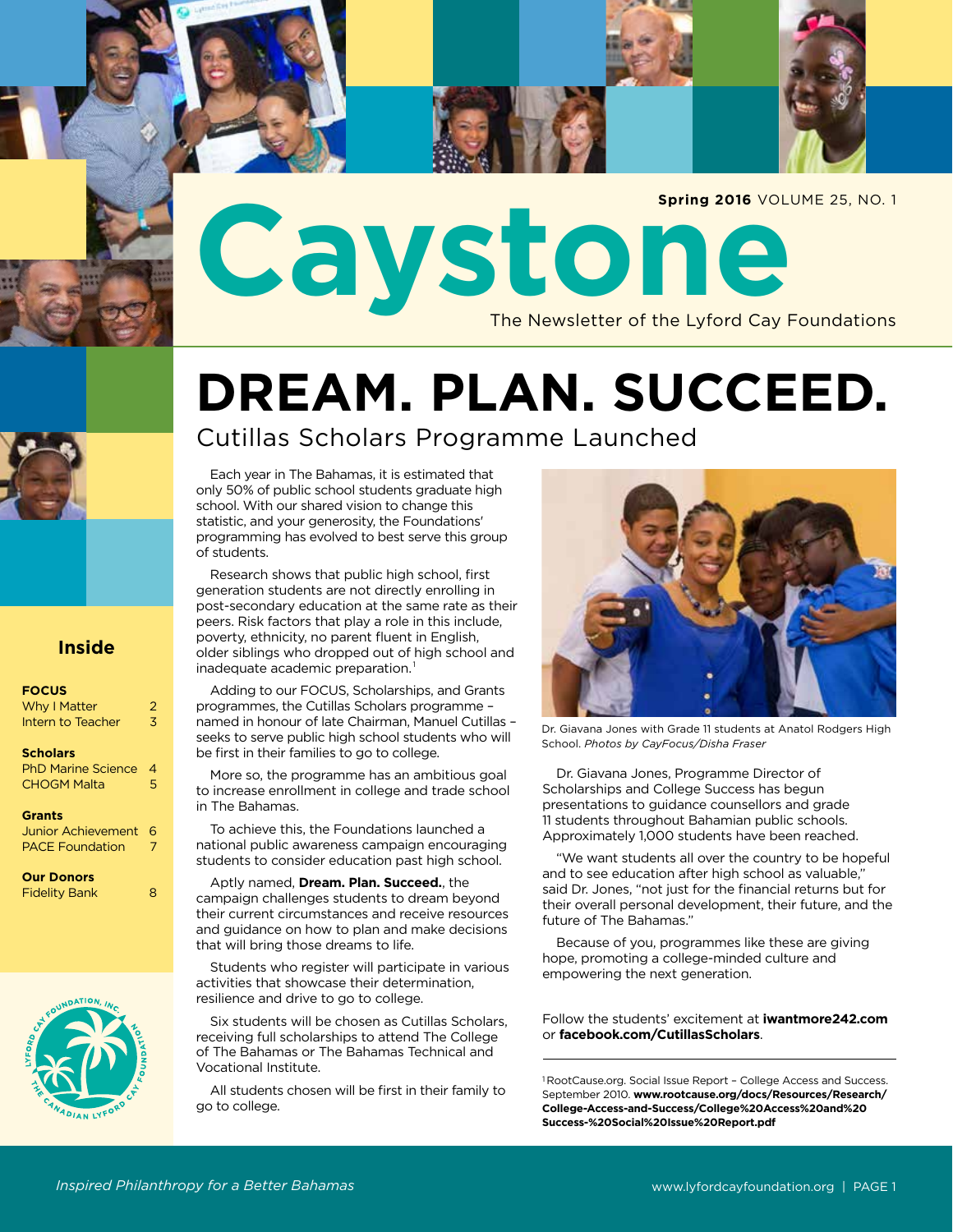## Focus<sup>C</sup>ate

## *RISING TO THE CHALLENGE*

Reading, Math and Speech Made Fun

Thanks to our amazing FOCUS donor family, students truly love Summer SLAM. For reasons like fun field trips and enrichment activities, sports, summer projects and the annual showcase, which highlights what they've learned, and for one more*...Challenges!*

Challenges are a series of academic competitions in Reading, Math, AutoSkills (an online learning intervention tool) or Speech – make learning even more exciting.

Through challenges, students gain knowledge outside of class time while improving in key subjects, and winners are rewarded with a "V.I.P. Saturday", a bonus Saturday of fun.

For the Speech Challenge, students are given a topic to develop, research and orally present to their peers and to judges. Here's an excerpt from the grade 5 speech winner, **Naila Gayle**, FOCUS Class of 2023.

### **Topic: "Why I matter"**

*When was the last time you were saddened by the thought of being unimportant?* 

*Don't worry, it happens all of us, myself included.* 

*The reality is humans need to feel valuable to the world. This desire runs deeper than just about anything.* 

*Well, I'll let you in on a little secret.* 

*You do matter to me, to FOCUS, your family and the world.* 

*If you're not sure as to why I say you and me matter, I'll tell you why.* 

*In this world of over 7 billion people, there is no one exactly like you. That makes you precious, a rare jewel.* 



Naila speaking at the Annual Holiday Reception to donors and beneficiaries this past December.

*You owe it to the world to share your uniqueness with those around you.* 

*The make-up of the world is like a jigsaw puzzle. Each of us holds a piece to a huge jigsaw puzzle. All of these pieces come together to create the beauty of the world.*

*Don't allow the world to miss out on you.*

*Everyone should be able to go to school and get an education, but sadly that's not so.* 

*We FOCUS students were given the opportunity. That's how we got into FOCUS by being thinkers in our schools.* 

*This shows us that someone thinks we matter.* 

*The teachers, experientials and donors of FOCUS think we're smart enough to go to college.*

*Let's show them that they made the right choice. Continue to do your homework. Continue to study for test. Continue aiming for "Student of the Week."* 

*You can achieve these things because you do matter.* 

*When you are able to have your own sense of identity, you build a base for yourself. No matter what happens in your life, you will always know who you are.* 

*Once you have a clear idea of who you are, you'll understand why you matter.* 

*You matter because you're special.* 

*You matter because you are smart.* 

*You matter because you are unique.* 

*Throughout your day continue to remind yourself why Naila Gayle told you, you matter.*

## **Our Provisions Students that they matter and can achieve their dreams.**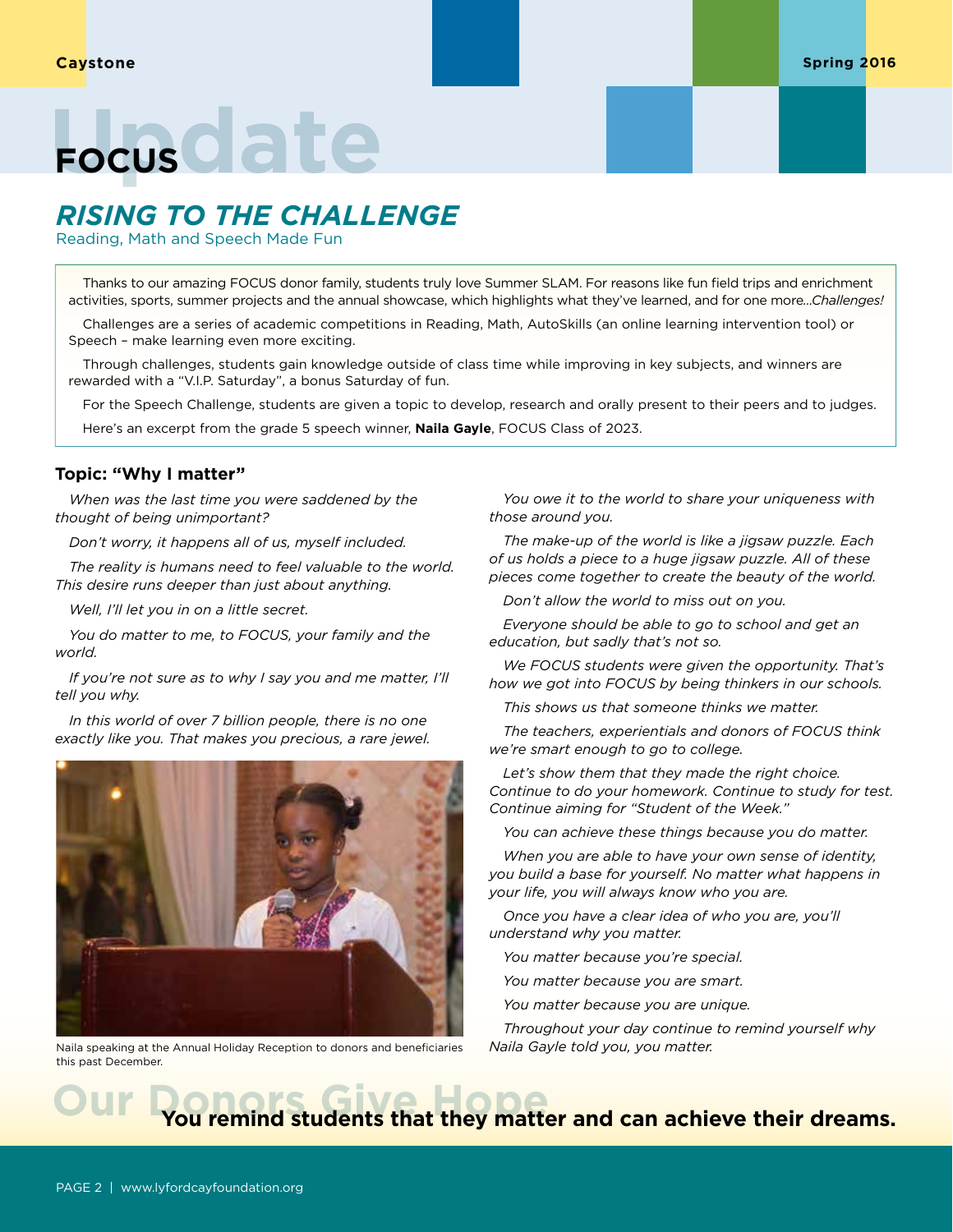## *FROM INTERN TO PROFESSIONAL TEACHER*

Providing a Training Ground for Future Teachers

FOCUS donors also provide aspiring teachers the opportunity to learn skills such as classroom management, lesson planning and project-based learning, under the guidance of expert educators. Most of the interns are students at the School of Education at The College of The Bahamas. They are talented, committed and passionate about their vocation. Through their enthusiasm, they demonstrate to the kids that 'learning is fun'.

Here we highlight, **Krista Newbold**, a stellar teacher who began her career two years ago in the public school system and got her start with FOCUS.

Everyone remembers that teacher that sparked their passion for learning and transformed their educational journey.

For many students at C.I. Gibson Senior High School in New Providence, Krista Newbold is that teacher.

Krista proudly spent four summers with FOCUS as an Intern.

"I started my first FOCUS summer thinking that I was going to touch the lives of ten kids. At the end of the summer, I was the one whose heart was touched."

She credits the passion she has developed for education to the mentorship received from her FOCUS coaches.

Today, Krista's busy young career reflects that passion.

She teaches mathematics full time and facilitates extra afternoon classes in preparation for national exams. She runs a study hall for the basketball team. She serves as the grade 12 year head, working closely with school administration to plan graduation and senior year activities. As if that wasn't enough, Krista is also the school's House Coordinator, helping student athletes with their goal of winning the inter-school championships.

**"As a direct result of being a part of the FOCUS family, I have made significant growth as a teacher and as a person."**

Krista attributes some of her ability to be successful on multiple levels to her training at FOCUS. "Project Based Learning expanded my mind and my way of thinking when it comes to education," shared Krista.

Before she'd even begun her teaching practice – a degree requirement for education majors that gives a semester placement in a real life classroom – she'd already developed a wealth of experience teaching students at FOCUS.

"So many things have transferred into my career after being a part of FOCUS," reflects Krista. "I have learned how to facilitate a lesson and how to give up some control so that the students can drive their own learning."

Through FOCUS, Krista was introduced to a variety of online resources and education technology tools that she still uses as a teacher today.

"FOCUS forced me to abandon boring lessons, and taught me the art of developing engaging and exciting lessons," summarized Krista.

"As a direct result of being a part of the FOCUS family, I have made significant growth as a teacher and as a person.

I think that is by far my biggest achievement."



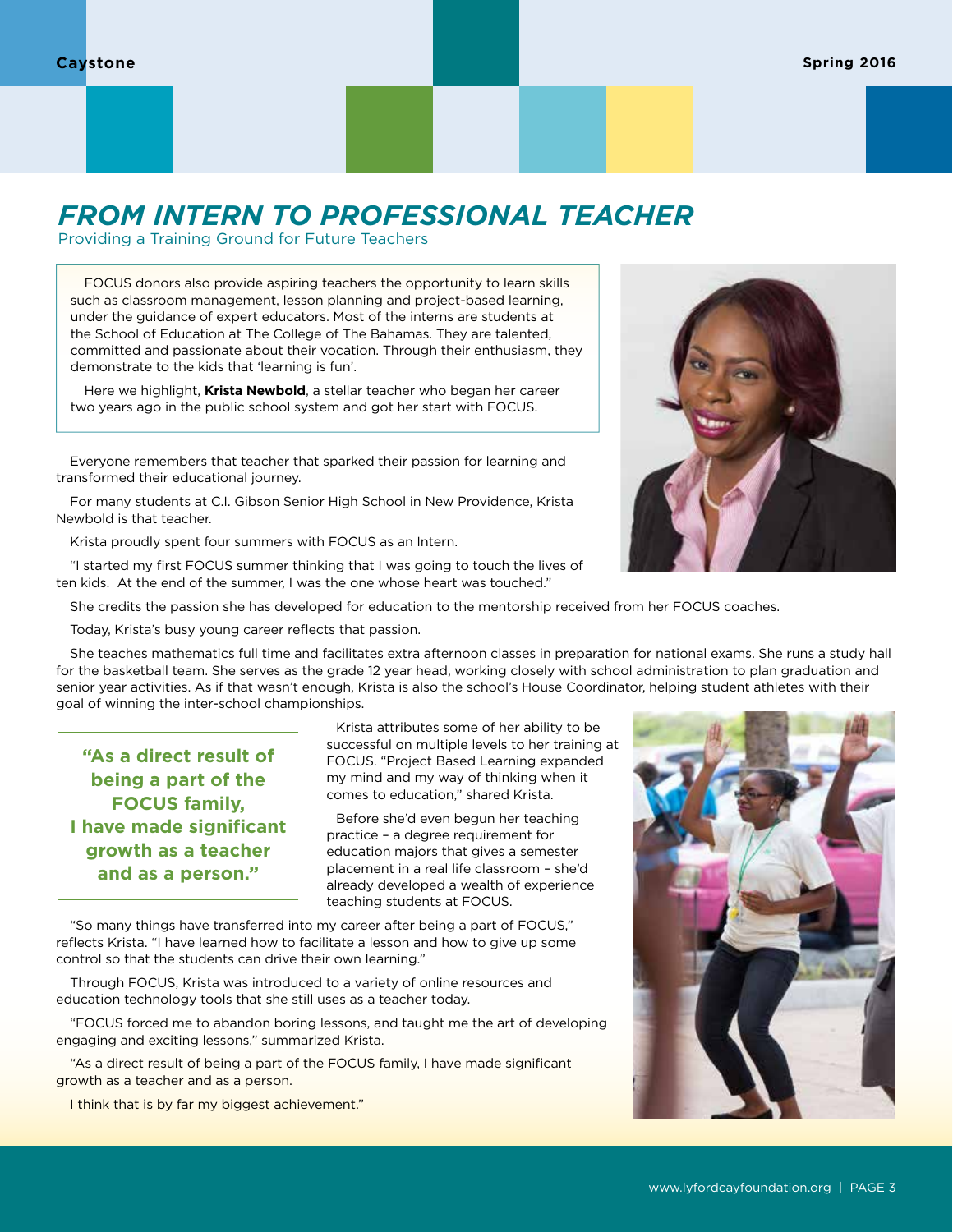# **Our Scholars** On **One**

## *THE FUTURE OF MARINE SCIENCES*

PhD Scholars and Their Research



**Scholar:**  Nicola Smith **College:**  Simon Fraser University Class of 2017

For Nicola, creativity and intellectual curiosity were the driving forces that initially led her to study the sciences.

But her love of nature and an appreciation for The Bahamas' cultural and economic connections to the sea

drew her to pursue a PhD in the field of marine biology with a focus on Lionfish.

Currently, Nicola is evaluating the ecological effectiveness of culling Lionfish at varying frequencies on coral reefs in The Bahamas.

Nicola looks forward to returning to The Bahamas upon graduation and contributing to nation-building by helping to foster a culture of science where citizens make informed, evidence-based decisions about the environment.

She believes that she will be able to use the knowledge and skills that she has acquired to teach at the tertiary level or act as an environmental consultant in the private or public sector.

Nicola expresses the feeling of many Canadian Lyford Cay Scholars, "I can sum up what the scholarship means to me in one word: opportunity.

"Many people have dreams, perseverance, discipline and a strong work ethic. Unfortunately, without access to the right opportunities, many fail to accomplish their dreams."

**Scholar:**  Krista Sherman **College:** University of Exeter Class of 2018

Exposure to the sea world through snorkeling at a young age helped Krista develop a love for the ocean.

This love grew into curiosity about marine life and Krista decided to pursue marine science as a career.



Krista's doctoral studies are driven by her desire to improve conservation management for fisheries and marine habitats in The Bahamas.

Currently, Krista is working on a collaborative initiative to address national research priorities for Nassau Grouper.

Her PhD research is the first comprehensive assessment of the genetic population structure of Nassau Grouper stocks throughout The Bahamas and will be used to help create sustainable management policies for fishery.

This spring, Krista will present her research on active spawning sites around Long Island, Bahamas at the Bahamas Natural History Conference.

Reflecting on the opportunity to pursue her dreams

## *2015* **Because of You -**

34 new scholarship recipients

- 79% first generation college students
- 35% from Family Islands
- 32% graduated from public schools
- Average Household Income = \$38,400
- Average Cost of Attendance = \$39,300

because of your support, Krista stated, "Through scholarships, Bahamians have opportunities to acquire skills that can further advance the country.

"Without this scholarship, I would not be in England working towards my PhD. I am immensely grateful for the Foundations' financial support."

## **OUR DONORGE THE FULL STATE OF STATE OF STATE IN A POWERFERENCE THE THEORY OF THE YOU Influence the future of this country by investing in students today.**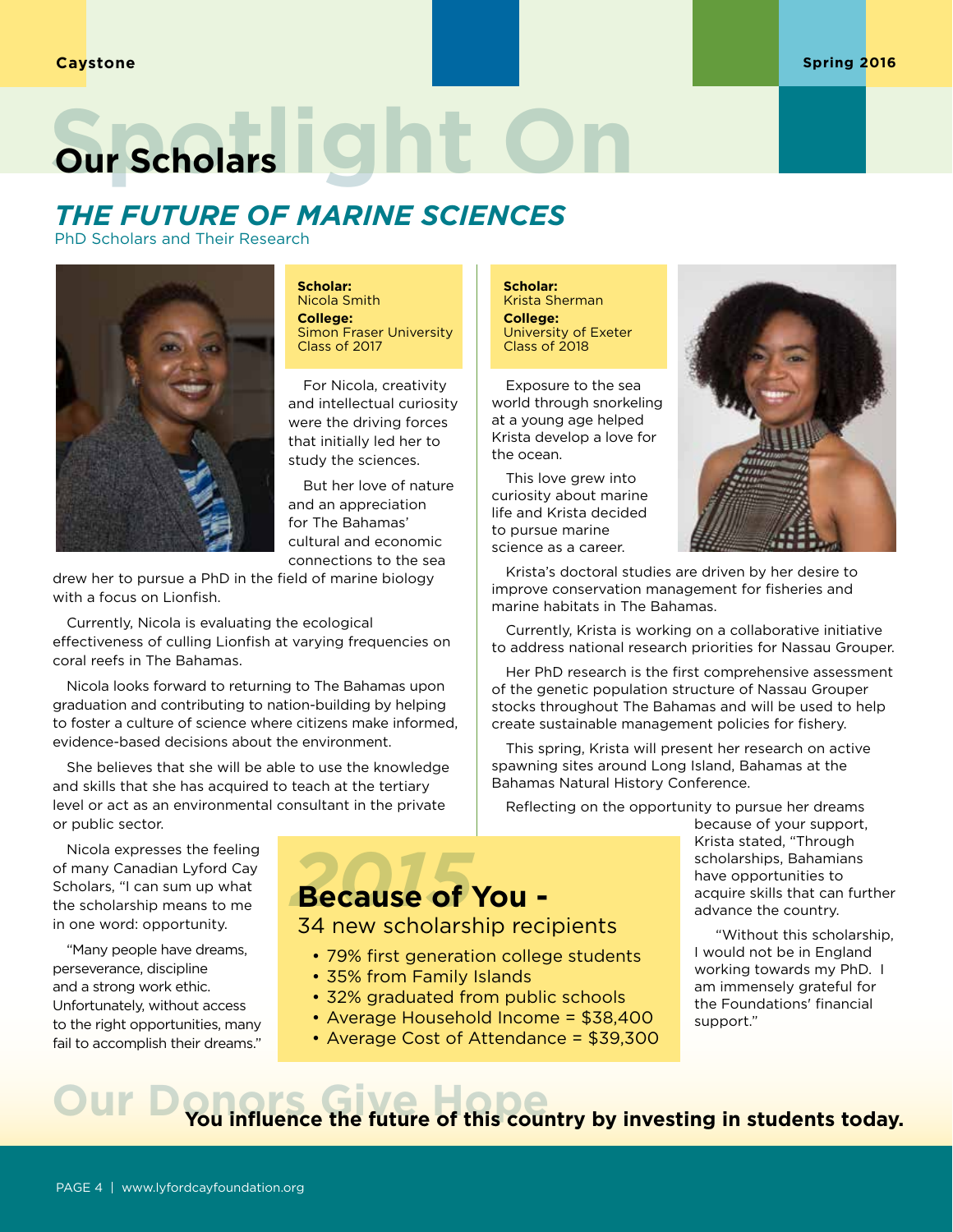## *ALUMNI: NEW YEAR NETWORKING*

More than 100 Lyford Cay Alumni kicked off the year with a meet and greet at Sapodilla Restaurant.

Scholars reconnected with each other, and were updated on the Foundations' programmes and how they can get involved.



A few of the Lyford Cay Alumni in attendance. L-R: Nikita Shiel-Rolle, Anaya Dean, John Alao, Christina Carter. *Photo by Bahamas Visual Services/Tim Aylen*

## *SCHOLARS PARTICIPATE IN GLOBAL COMMONWEALTH FORUM*



Scholars Marcia Musgrove and Felicity Humblestone in Malta. *Photo by Peter Ramsay*

The Commonwealth Heads of Government Meeting (CHOGM) was held in Malta last November. Leading up to CHOGM, were four conferences, one of which was the People's Forum – the largest gathering of civil society organisations within Commonwealth countries.

The People's Forum is an opportunity for civil society to engage with government leaders on a wide range of issues.

The Bahamas was represented by two Lyford Cay Alumni Scholars: Marcia D. Musgrove, Programme Manager with BREEF, and the Foundations' own Felicity Humblestone, Programme Director: FOCUS.

#### **Q:** *How did you become a part of the team that was invited to The People's Forum?*

**FH:** Last summer, I represented the Foundations at the consultation meeting of Bahamian Civil Society Organisations. Based on my participation, I was invited by the Commonwealth Foundation as a sponsored delegate to attend the People's Forum.

**MM:** Similarly, I was invited after presenting at the 19th Commonwealth Conference of Education Ministers held in The Bahamas last June.

**Q:** *What were the outcomes of your session and how might these impact The Bahamas?*

**FH:** I presented within the policy recommendation working group session on "Resilient communities for a transformed future: building skills, harnessing knowledge, empowering action."

I presented a case study on the Foundation's work and impact, alongside the best practices that have informed what we do at the Foundations and at FOCUS.

Our group developed policy recommendations for consideration and implementation by governments.

We were invited to present at the Foreign Ministers' meeting at CHOGM, and our recommendations were included in the overall outcomes paper of the People's Forum titled, "The Malta Declaration on Governance for Resilience".

**MM:** BREEF presented on curricular approaches to developing resilience. Ultimately, I hope the policy recommendations shared will contribute to positive educational reforms in The Bahamas that will empower our citizens to move our country toward national goals of sustainability in the environment, society, the economy and governance.

#### **Q:** *What was the overall experience like?*

**FH:** Attending The Forum was an incredible experience. It was helpful to put many of our national challenges in perspective, to see where we are already successful and to learn from others on how we can improve and develop.

**MM:** The experience was both eye-opening and encouraging. I realised that there are other countries with similar concerns and solutions that we can adapt, and there are people on the ground everywhere who are committed to working toward those solutions.

#### **Q:** *Why do you think it's important for The Bahamas to participate in events like these?*

**FH:** The Bahamas benefits from being a member of this large network and from events that enable ordinary citizens to participate in a dialogue that may eventually effect decisions that can improve life for us all.

**MM:** We are an intelligent and striving people with solutions to share and to gain. It helps us as civil society leaders in various fields to appreciate the good things that our countries have to offer.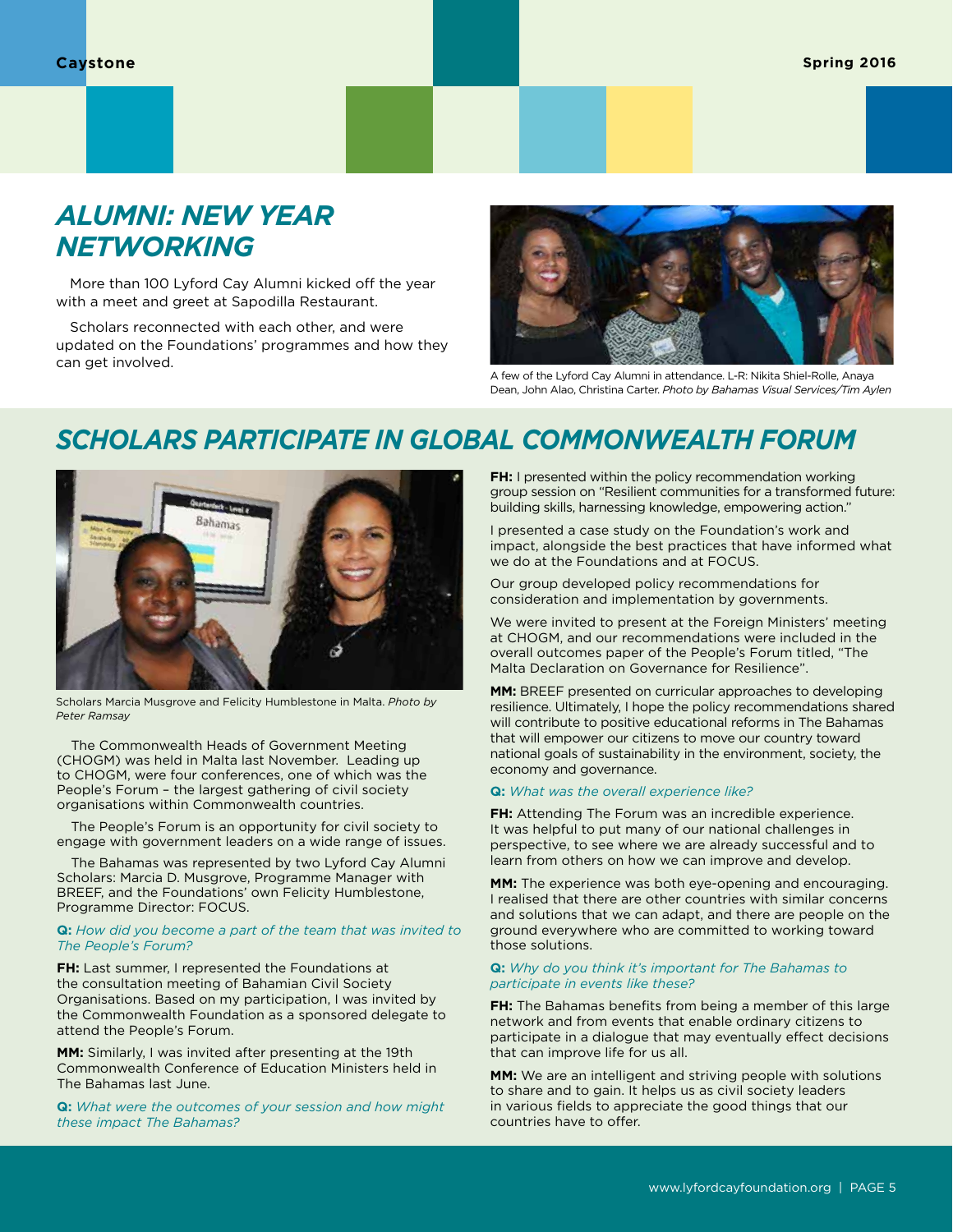## **Grants Undup**

## *SHAPING FUTURE BUSINESS LEADERS*

Junior Achievement Reaches Younger Students

Imagine yourself teaching elementary aged students about money – with a grant to Junior Achievement Bahamas, that's exactly what you're helping to do!

For 36 years, Junior Achievement Bahamas (JA) has promoted economic literacy, understanding of business and of competitive freeenterprise to future business leaders.

Annually, more than 2,000 public and private high-school students are impacted by this initiative.

With a plan to extend this knowledge to elementary and middle school students, JA was awarded a \$10,000 grant.

Junior Achievement teaches students that people assume roles as individuals, consumers and workers in their families, the community and the world around them.

By incorporating concepts learned during school time and working with local corporate entities, JA is able to help students connect what they learn in class with the real world.

**"…we endeavour to expand the reach and impact of economic, entrepreneurship and financial literacy training to as many of our youth as possible from kindergarten to college."**

The programme has a proven impact on students and several Junior Achievement Bahamas graduates have gone on to become successful Lyford Cay Scholars.



Fifth and sixth grade students at St. Anne's School participate in afterschool JA Elementary classes.

Vice Chairman and Acting Executive Director.

"Junior Achievement Bahamas is appreciative of the support of benefactors like the Lyford Cay Foundations," continued Simon.

"As we move closer to forty years of programme implementation, we endeavour to expand the reach and impact of economic, entrepreneurship and financial literacy training to as many of our youth as possible from kindergarten to college.

This is another step in the right direction!"

To introduce critical business concepts to students at earlier ages, this grant will cover programme kits and the associated costs for implementing JA Elementary for Grades 1-6 and JA 4 Juniors for Grades 7-9.

These programmes are being implemented in 30 primary and middle schools on 7 islands –

80% of participants are in public schools.

"With this grant, we are able to channel financial support to our newer initiatives – JA Elementary and JA 4 Juniors—throughout the Family Islands," explained Philip Simon, a Lyford Cay Scholar Alumnus and Junior Achievement's



Palmdale Primary School students receive their JA Elementary certificates. *Photos by Junior Achievement Bahamas*

You inspire young people to work toward a future beyond what they see.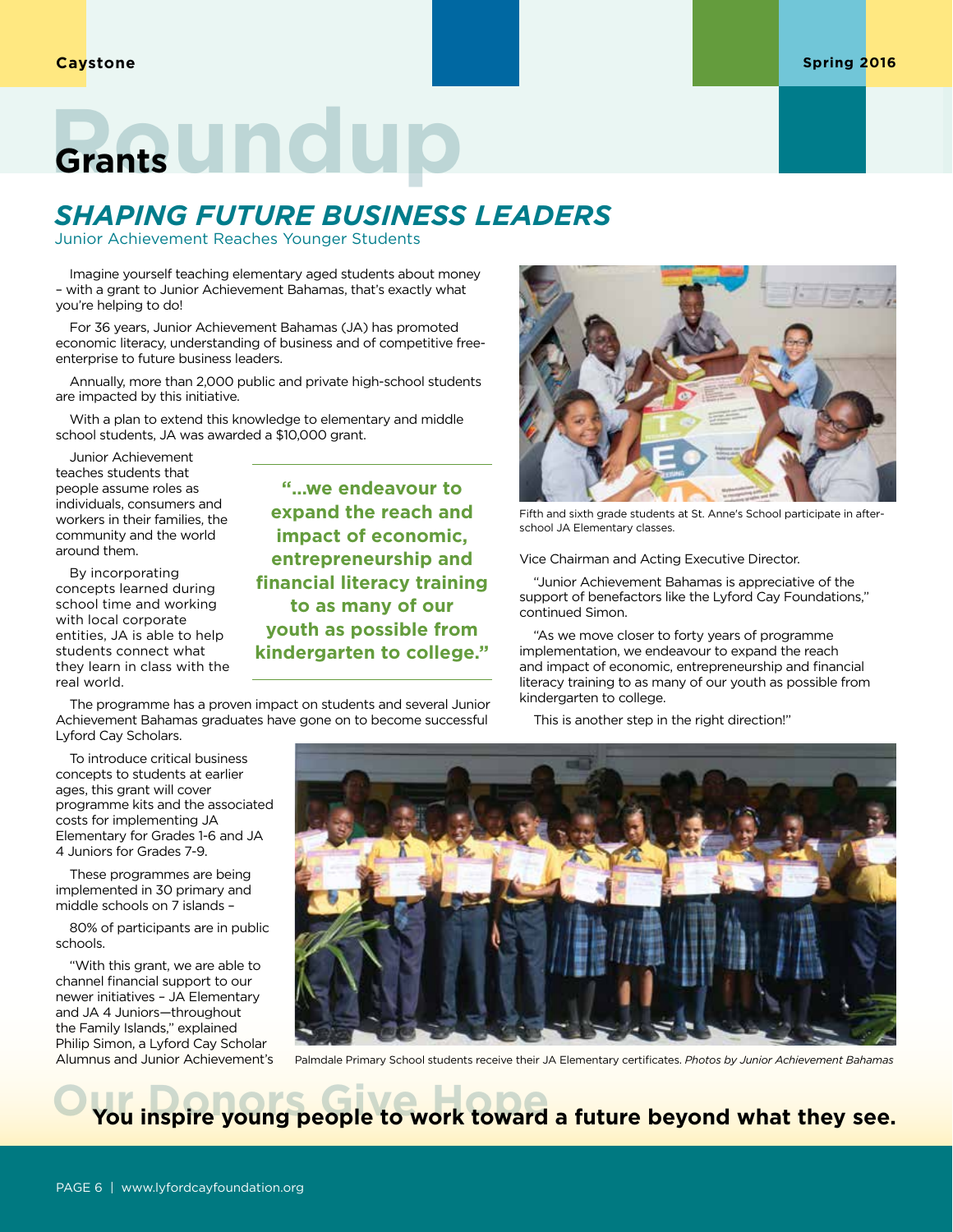## *FORGING BRIGHT FUTURES FOR TEEN MOTHERS*

Computers Enable Access to Math and Language Arts Support

Your reach extends to communities throughout The Bahamas, impacting various causes.

Last fall, because of your support, PACE Foundation (Providing Access to Continuing Education) was awarded a \$20,000 grant to purchase technology so that teen mothers could have access to online academic support.

Founded in 2004, PACE has a mission to mobilize communities, government and the private sector for increased opportunities for at-risk teen mothers.

Through PACE, pregnant teens who are unable to continue in the traditional school system can receive a strong education while being empowered to make healthy decisions about relationships and parenting.

For these teens, PACE fills a needed gap and decreases the likelihood of them dropping out of school.

The Bahamas' Ministry of Education provides basic supplies, teachers, guidance counselors and supplementary staff to support the programme.

However, these resources are not enough as a significant number of teen mothers come to PACE with academic challenges, performing below grade level in Language Arts and Math.

### **"This donation will help us achieve our goals."**

Additionally, students enter PACE at varying grades and proficiencies – often requiring individualised instruction delivery, testing and assessment.

The grant allows PACE to implement AutoSkills Academy of Reading and Math, an online intervention programme facilitated by the Rotary Club of East Nassau that has consistently shown to improve academic growth.

PACE was also able to purchase much needed laptops, and a storage and



charging cart. All students will also have access to the Microsoft Office line of products that will help them prepare for job readiness.

"This grant enables us to address a disturbing trend among students at PACE—and that is subpar performance in numeracy and literacy," said PACE Foundation Board President Sonia Brown.

"This is concerning as these students will soon be parents with adult responsibilities.

"Many students return to mainstream school and some will need to seek employment directly upon completion of PACE. Our job is to ensure that they are well prepared for either alternative.

"This donation will help us achieve our goals."



PACE Students test out the new laptops made possible by the Foundations' donors. *Photos by CayFocus/Disha Fraser*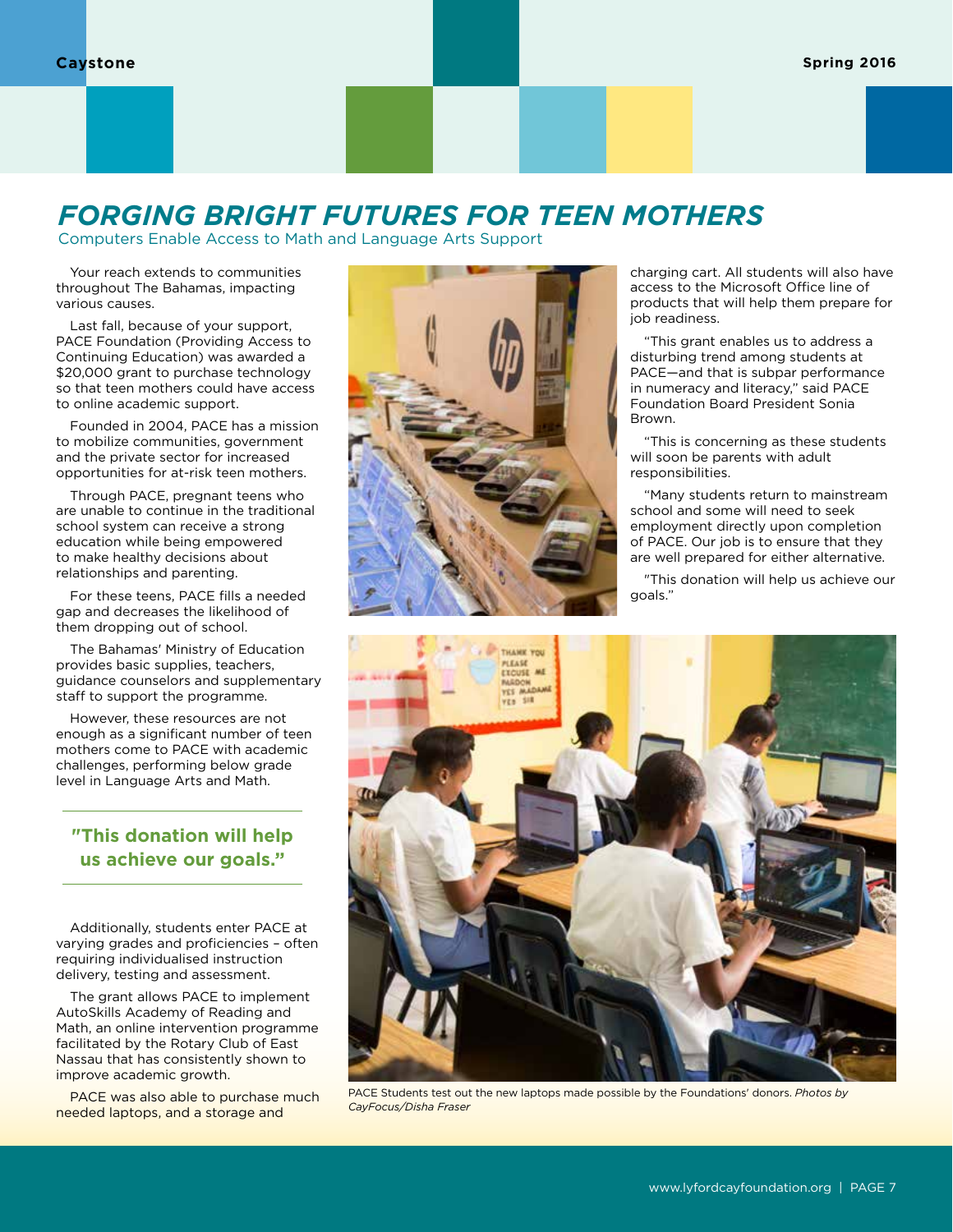## Give Hope **DONOYS**

## *INVESTING IN THE COMMUNITY THROUGH EDUCATION*

Fidelity Bank Supports FOCUS

Under the leadership of Chief Executive Officer, Anwer Sunderji, Fidelity Bank & Trust International (Fidelity) has sought meaningful ways to give back to the Bahamian community. Operating in The Bahamas since 1978, the Fidelity group incorporates two other subsidiaries and has consolidated assets of \$600 million.

Fidelity's corporate philanthropic belief is to develop the community through education, especially education of young people. To that end, Fidelity made a significant investment in the FOCUS programme, generously giving \$50,000.

FOCUS removes the barriers to participation for its students. Fidelity's gift supports them directly by helping to provide transportation to and from home, food, supplies, t-shirts and caring and dedicated teachers who make learning fun.

It was important to the Fidelity team to adhere to the company's vision by supporting causes where the majority of funds are directly impacting the beneficiaries.

Another attractive aspect of the programme was its commitment to the students. FOCUS is an eight-year long programme beginning the summer after grade four and following each cohort through to high-school graduation.

"FOCUS encourages students who may not have otherwise considered college to look beyond their immediate surroundings and it provides them with an opportunity to achieve those goals," said Ms. Tangela Albury, Chair of Fidelity's donations' committee and Chief of Compliance and Internal Audit.

"For Fidelity, FOCUS offered a new avenue for us to have an impact on our young people through education."

Notably, Fidelity also invests in its own community, promoting education at every level through a robust internal education advancement programme for children of the company's employees. Students are rewarded for academic success and encouraged to save for college and manage their finances.

The Foundations are grateful for Fidelity's vision and philanthropy, not only to FOCUS but to the wider community as we partner together to pursue a better Bahamas.

### *ABOUT US*

Lyford Cay Foundation, Inc. and The Canadian Lyford Cay Foundation are philanthropic organisations that believe that increasing educational attainment across the country is key to the development of a prosperous, healthy and peaceful Bahamas.

Our FOCUS, Scholarships, Cutillas Scholars and Grants programmes aim to provide learning opportunities for Bahamian children, young adults, families, and communities who will benefit the most.

Lyford Cay Foundation, Inc. and The Canadian Lyford Cay Foundation are registered non-profit public charities in the USA and Canada.

### *DONATE TODAY*

Major with FOCUS students. *Photo by CayFocus/Jason Cooper*

Generous friends like you help bright young Bahamians in their pursuit of educational excellence and assist with community building.

**Without you, these life-changing opportunities would not be possible.** 

**To make a gift please visit: www.lyfordcayfoundation.org/help or call us at 242-362-4910.**

### *BE IN THE KNOW:*

For more news visit our website, like us on Facebook and join our e-newsletter mailing list.

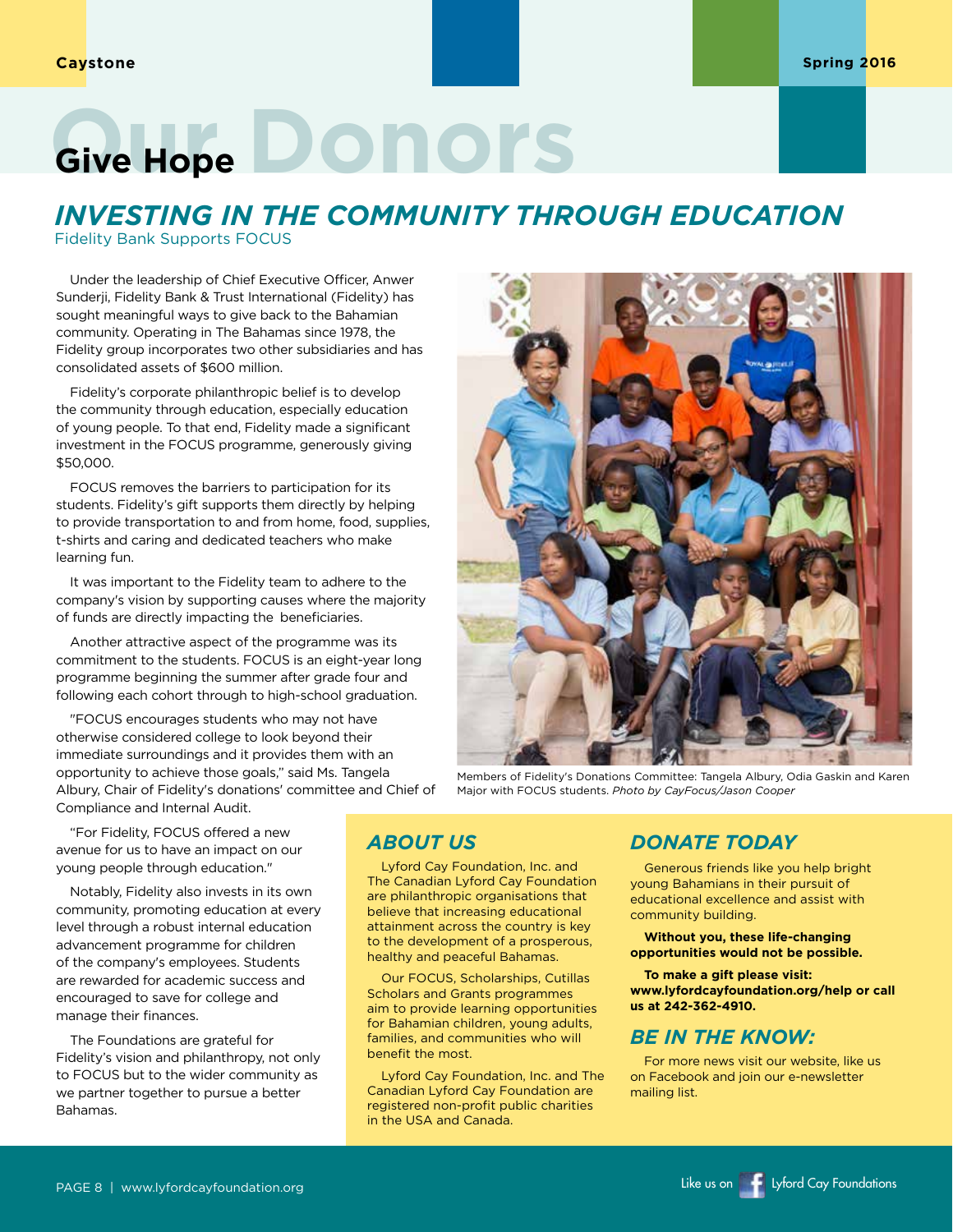

## **FROM CHALLENGE TO TRIUMPH** Beneficiaries Share Their Stories of Resilience

For the first time in more than a century, Nassau was significantly impacted by a major natural disaster in the form of Hurricane Matthew. Also devastated were the settlements of North Andros and West End, Grand Bahama.

Although we are in various parts of the country and the world, such tragedies affect us all in some way and tie us together.

When faced with the challenge of rebuilding, we have the choice to give up or to continue despite the odds.

Our beneficiaries always make the choice to continue because they are brave and resilient. They consistently find ways to turn obstacles into opportunities and we are proud to support their determination.

Supporting them is an investment in the resilience of The Bahamas. Your donations to Lyford Cay Foundations secure the futures of those who will build and sustain our community.

#### **Here are their stories:**



**FOCUS**

**Scholars**

**Grants**

**Our Donors**

Summer Reflections 2 College Bound 3

**Inside**

Technical Scholars 4 Recent Alumna 5

Wemyss Bight 6 Moore's Island 7

Kerzner Family 8

"While getting ready to take my psychopathology test at school, I found out that my mother and brother were evacuated to a shelter, my Pastor's roof partially caved in and water seeped into the home of close family friends.

Hurricane Matthew was the worst that I've heard about.

Thankfully in the end, everyone I loved was safe and I did well on my test. Surviving Hurricane Matthew made every victory much more meaningful."

**Candera Gilbert, Scholar**

*Master's Degree, Christian Counseling, Oral Roberts University*

 "Being a part of FOCUS has been a great source of strength and encouragement for me.

Working in Andros away from my family in Nassau, and learning that our family home flooded with over 3 feet of water was devastating.



 The anxiety, depression and sense of helplessness has been overwhelming.

 We are extremely fortunate to have our lives and that has to mean there is still something left for me to do."

**Raynessia Watkins, FOCUS Intern** *Teacher at South Andros High School*

 "For me, we had no electricity, I missed two weeks of school, lost food, sleep and had to move from my home because our roof caved in and it flooded. It was a real wake up call for me, and The Bahamas.

I made a promise that I will never let anything get in the way of my success.



**Clifford Dean, Cutillas Scholar** *C.V. Bethel High School, Class of 2017*

**Qrocus** 

 "Due to the hurricane, we've been unable to conduct our regular programmes in schools. Additionally, our offices were without electricity and internet for two weeks making daily operations difficult.



In response to the storm we've redesigned this year's programme.

Over the next six months, YME students will engage in a comprehensive study with the University of Miami that will produce suggestions to ensure that our country is better prepared for hurricanes."

**Nikita Shiel-Rolle, Scholar, and Grant Recipient** *CEO and Founder, Young Marine Explorers*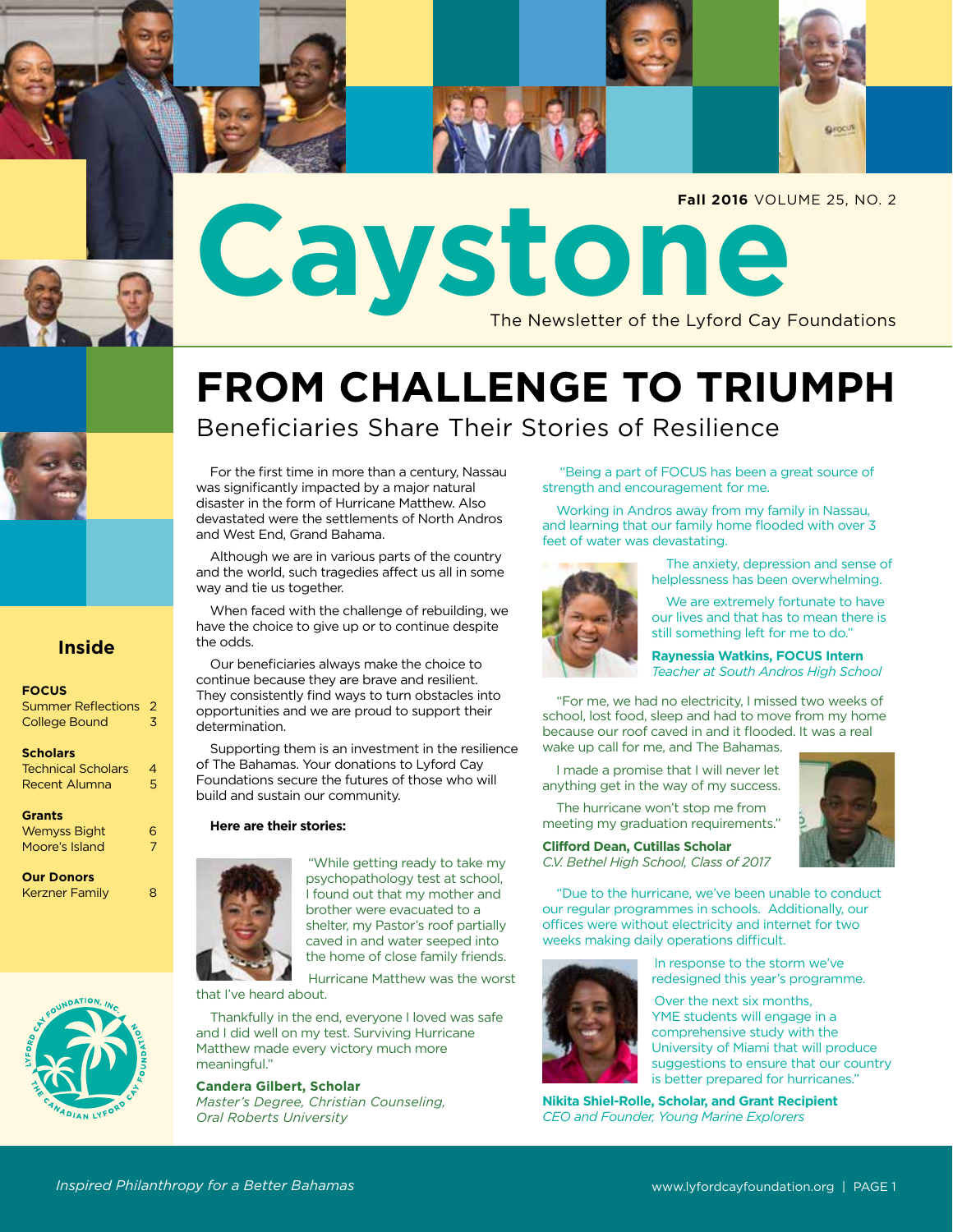The ultimate goal of FOCUS is that 100% of participants graduate high school and enroll in and complete postsecondary education.

Now, after six summers, our first cohort is one step closer to this achievement!

The Class of 2019 entered tenth grade this past fall, beginning senior high school and the final phase of FOCUS aptly titled, "On Course To College (OCTC)."

Long-time FOCUS counsellor, Karen McCartney became the programme's third full-time team member this past September. Karen is responsible for OCTC.



**Students** will also plan for college by selecting a school that fits them best, completing applications and applying for financial aid.

OCTC moves students away from a project-based learning curriculum to individualised counseling, academic support and career guidance.

At this stage, summer programming changes to allow for students to explore career goals and other extra-curricular interests, while Saturday sessions continue.



Each student

will work with the OCTC Coordinator to map a path to college, including academic intervention, internships, volunteer work, seminars, test preparation and participation in other enrichment programmes.

This past summer, students took part in a week-long OCTC seminar, participated in two summer camps and volunteered at FOCUS.

### *Class of 2019 reflect on their time at FOCUS so far:*

**Our Donors Inspire You help students learn about themselves and discover their destinies.** 

**Shanquell Clarke**, shares what FOCUS has meant to her over the past five years:

"The best thing about FOCUS is the inspiring people I meet.

"When I look at all of the interns and team members, I believe that I have a shot of being like that one day.



Shanquell and Ishmael, grade 10 students at C.R. Walker Secondary School, with OCTC Coordinator, Karen McCartney.

"I've learned so much about the world here and how I can be better one step at a time."

For **Ishmael Gibson**, his fourth grade dream of being an astronaut has since shifted to being a world famous chef.

"FOCUS is a big opportunity and a life changer. It's one of the

The best part about this past summer was working in a group to get our presentation done. We had to debate and discuss why we thought what we thought and why our way was better.

best things that has happened to me." Ishmael shared.

 "I want to be proud of myself and positively affect my community."

 Ishmael's dad, Demarco Gibson shared his son's view on the impact of FOCUS, "Over the last two years especially we have seen a change in him. He is more focused, and he has improved in Math."

 "I appreciate FOCUS for giving him direction and encouragement."

We had a debate on climate change - if it's a frightening future or a non-occurring nightmare.

> Shanquell, Ishmael, and their classmates have reached a major milestone on their journey to college.

 We are proud of their commitment, grateful to our donors and partners for making this possible and look forward to achieving our goal together.

## *ON COURSE TO COLLEGE*

Class of 2019 Begins Second Phase of FOCUS

## Focus C at e

## *SUMMER REFLECTIONS*

Students Share About FOCUS Summer SLAM



Class of 2019 with Programme Director Felicity Humblestone, OCTC Coordinator Karen McCartney and Team Leader Helene DeJong at a recognition ceremony this past September. *Photos by CayFocus/Disha Fraser*

**Sincere Braynen** *Class of 2020, H.O. Nash Junior School*

Fifth FOCUS Summer

### **Taivan Thompson**

*Class of 2024, Eva Hilton Primary School*

First FOCUS Summer

van and his mom at Family Breakfast this past summer.



### **2016 Summer Project Driving Questions:**

*Grades 5 and 6* Climate Change: How do we curb the harmful impact of human development on the earth and its climate?

#### *Grades 7 and 8* Forms of Government: Is democracy the

best suited system of government for The Bahamas?

### *Grade 9*

Summer Olympics: Why should The Bahamas continue to participate in Olympic Games when greater economic priorities exist?

### **What was the best thing about your fifth summer at FOCUS?**

### **What is the most important thing you learned at FOCUS so far?**

The most important thing I learned at FOCUS is that without teamwork in a group nothing is going to get done. Everybody in the group must cooperate.

### **What does FOCUS mean to you?**

FOCUS to me is a chance to discover yourself and delve into your own future. Discover what you want to be and learn things you never knew you could do.

Sincere and her sister at Family Breakfast this past summer.

### **How was your first summer at FOCUS?** It was amazing!

### **Tell us about your project this summer?**

 **What was the best thing about your first summer at FOCUS?**

Learning about climate change with the best teacher, Ms. Keira.







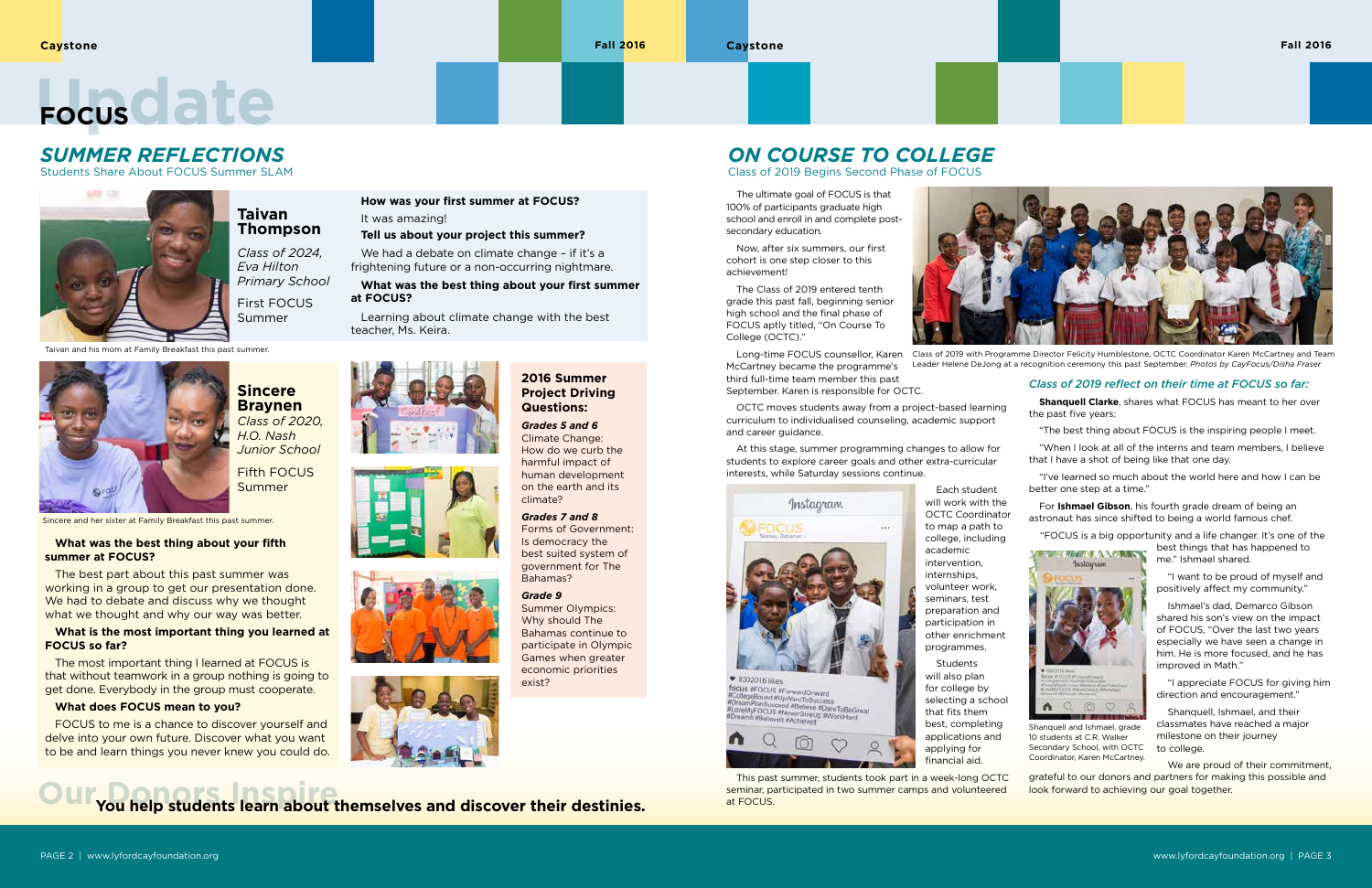Most successful businesses start with a single idea. However, Alum Scholar Carla Gibson's business was born out of a desire to make a difference in The Bahamas and fueled by her love of learning.

"Working with people with special needs is my passion," shares Carla. "It's what I was put here to do."

As a high school student, Carla's love for her cousin with special needs shaped her career plans. To show her support, Carla began volunteering with Stapledon School, a public school in New Providence for students with learning challenges, and fell in love.

After realising that she'd volunteered more than 200 hours, Carla knew that she'd found her dream career.

Carla studied Special Education at The College of The Bahamas and then received a Foundations scholarship to attend University of Georgia, earning a Bachelor of Science degree in Special Education.

Spurred by her thirst to learn more, Carla went on to pursue a Master's degree in Applied Behavior Analysis at Columbia University. She was thrilled to once again earn a Foundations scholarship.

"Both the university and New York are very expensive. Without a scholarship, I don't know if I would have been able to go to Columbia."

But the road to graduation took both funding and personal determination. Throughout graduate school, Carla taught full-time daily and then commuted for an hour to take classes.

"It was a wonderful experience," notes Carla. "I learned that there is so much to the world. Being at Columbia showed me that anything is possible."

Carla was excited to bring her expertise back to The Bahamas after graduation this past May.

Her plan was to return home and focus on studying for her certification to become a Board Certified Behavior Analyst. But word quickly got out about Carla's experience.

"Once I returned home, everything just took off," said Carla.

"My days are spent providing services to meet the huge need in our community. I balance my time between providing services at clients' homes, training teachers and working with organisations like REACH (Resources and Education for Autism and Related Challenges)."

In addition to running her business, Carla is studying for her certification and preparing to open a business office in February 2017.

Although she must constantly think of ways to manage her busy schedule, Carla loves what she does, and is thankful for the help of the Foundations throughout her journey.

"I realise that a Lyford Cay Foundations scholarship impacts so many," she reflected. "My return home is already impacting so many kids. I'm glad I came home to make a difference."

For more information about Carla's services, visit **www.reneeoneilcenter.org** or email her at **cgibson@reneeoneilcenter.org**.

After robust recruitment earlier this year, close to 400 grade 11 public school students throughout The Bahamas registered for the Cutillas Scholars programme.

After completing three rounds of assignments that included interviewing a current college student, and strength and career assessments, **six students were selected as the first Cutillas Scholars.**

We look forward to sharing more details on these Scholars in the months to come.

For the most up to date news, join our monthly e-newsletter at **www.lyfordcayfoundation.org**

### *CUTILLAS SCHOLARS SNAPSHOT*



# **Spotlight On Our Scholars**

## *TECHNICAL SCHOLARS SEIZE OPPORTUNITIES*

2016 New Recipient Stories



 Ask Brea Fox about her future career plans, and you'll be swept away by her excitement as she

dreams about the possibilities.

 "Court reporting will not just be a job for me, it will be my passion. It's my opportunity for a rewarding career and a new lease on life," exclaims Brea.

Grit, determination and a hunger for more have always driven Brea.

After high school, Brea went to work but always fantasized about furthering her education. When offered a position in Exuma, Brea left her hometown of Nassau to seize the opportunity.

Brea soon learned that the field of court reporting could provide the foundation for success that she craved. She also discovered that this underrepresented field, could make an impact on the country she loves.

"I know that court stenography will be an extraordinary profession that will better my quality of life," noted Brea.

"There is a shortage of court reporters in The Bahamas. Once I complete my course of study, I endeavour to promote awareness of my career to other students in The Bahamas."

**Scholar:** Brea Fox **Award: TK Foundation** Technical Scholarship **College:** Key College, Florida Class of 2018 **Major:** Court Reporting

> Shawn Minnis knows that it's never too late to learn.

In 2001, he left high school after 11th grade to work in order to assist his family.

Four years later, he returned to school, receiving his high school diploma before completing certifications and licenses in maritime studies.

Shawn was intrigued at the idea of becoming a Power Engineer, which would enable him to operate and maintain boilers, turbines and refrigeration or air conditioning in commercial and industrial buildings.

He noted that it's a field that is needed in The Bahamas, but not sought after.

Shawn realised that to pursue this field, he'd need to return to the classroom.

"Each year that I got older, I thought I was too old to go back to school," he said. "I had to realise that learning is a never ending process."

Now able to pursue his dream because of this scholarship, Shawn has advice for potential Scholars.

"This means more to me than anything at this point in my life. My advice is to seize the opportunity and do not let it go to waste," shared Shawn.

"I am going to be forever grateful of this opportunity given to me by Lyford Cay Foundations."

**Our Donors Inspire You push students to challenge themselves beyond what they thought was possible.**



Carla Gibson at her graduation from Columbia University in May 2016.

**Scholar:** Shawn Minnis **Award:** Technical Scholarship **College:** Holland College, Canada Class of 2017 **Major:** Power Engineering

## *ALUM: RETURNING HOME TO MAKE A DIFFERENCE*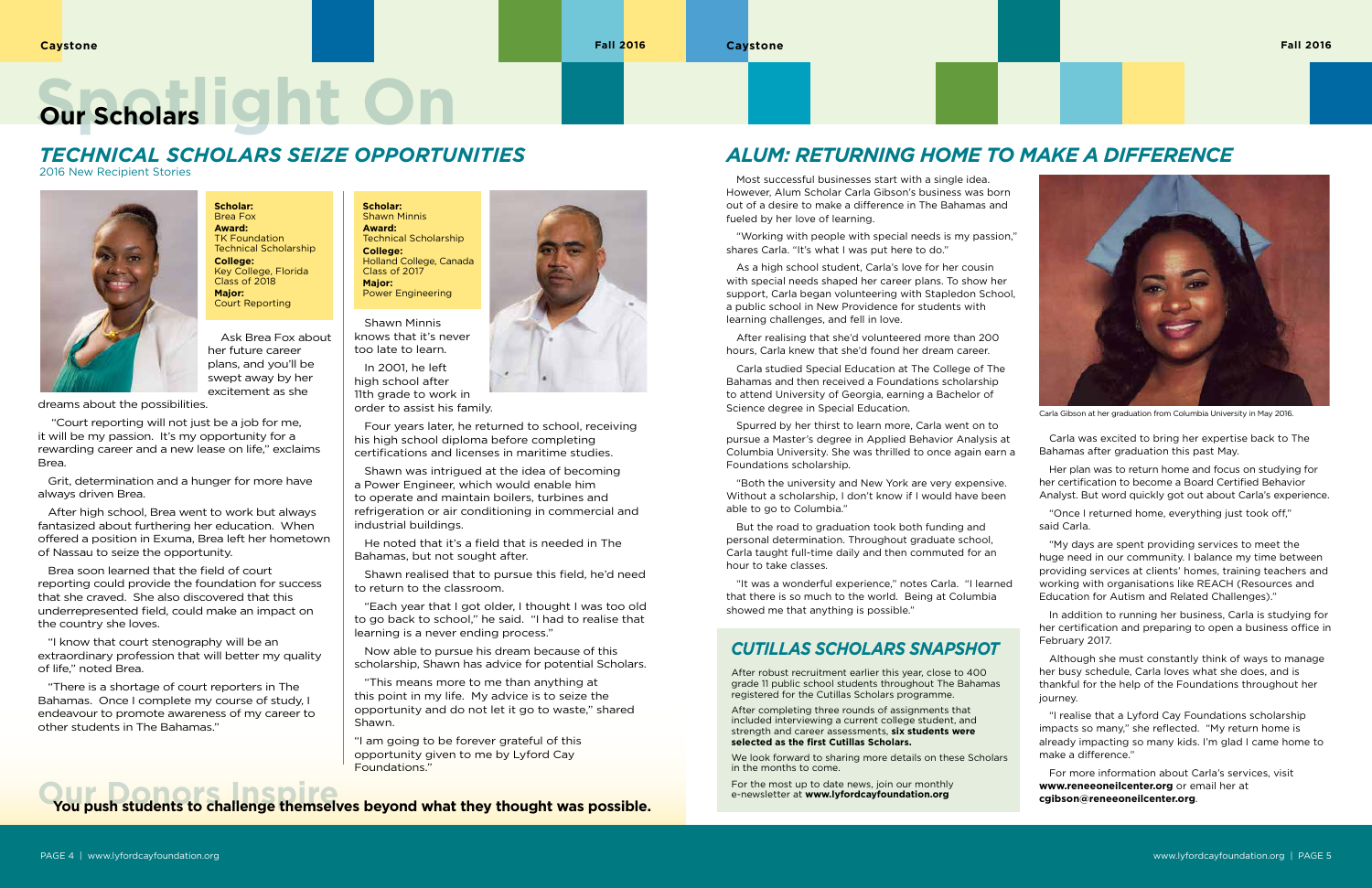Wemyss Bight, located south of Rock Sound Eleuthera, is a small, close-knit community of 300 people.

In 2004, realising that many children in South Eleuthera lacked adequate educational resources and after school activities, the citizens of Wemyss Bight took action.

Together, they transformed a deteriorating old home into a vibrant library that has become the jewel of South Eleuthera.

As the only functional library in the area, it is also used by families in the neighbouring communities of Deep Creek, Waterford, Green Castle, John Miller's and Bannerman Town.

Over the years, the Charles David Thompson Community Library has become more than a place that houses books.

The library provides weekend reading programmes and tutoring sessions for children as well as story time and Spanish lessons.

Computers are available as a resource for those who don't have access to them. Workshops are provided for members of the community on issues such as the importance of continuing education and tips for preventing substance abuse.

The library touches the lives of many – both young and old.

By the beginning of this year, the library's roof, which was a part of the original structure, was so damaged that there was severe leaking every time it rained.

Now, thanks to a \$6,000 grant from the Foundations, the roof is on its way to being repaired so that it can continue being a resource for South Eleutherans.

"Words can't describe how we feel about the Lyford Cay Foundation's commitment to our library," said Clara Williams, the library's Executive Director.

"Without your donation the library wouldn't be possible. Thanks to you, our children have an incentive to read and a place to learn."





Any community would be proud to boast that they've produced and trained an Olympic medalist, the second fastest Bahamian sprinter of all time, the Bahamas World Relays Spring Medley champions, and a qualifying athlete for the Beijing World Championships.

> Through your generous donations, the Foundations have granted MISAP \$20,000 for appliances and equipment



But just imagine how proud you would feel if you've been able to accomplish all of this!

Moore's Island, a six square mile island community off the west coast of Abaco, Bahamas with limited resources and a population of just 900, has done just that.

The Moore's Island Student Athlete Program (MISAP) was started informally



Coach and local pastor Anthony Williams in an effort to create positive alternatives for neighbourhood children.

Since that time, civil engineer, track

enthusiast and now MISAP Board Chairman Nick Dean has helped formalise the successful programme that has become a gem of the Bahamian track and field community.

Aware of the significant financial need that families faced, Coach Williams and his family began taking students into their own home.

When the challenge of feeding, educating and training 15 boys on an individual's salary became unmanageable, Nick and a team of volunteers sprang into action.

With their assistance, MISAP became a non-profit organisation in 2015 with the mission of "building a better Bahamas through academics and athletics." This means providing student athletes with a quality education as well as quality athletic training.

A primary goal is for the students to successfully graduate from high school and receive scholarships to college.



Critical to MISAP's mission is the creation of a dormitory. The 4,000 square foot dormitory will include bedrooms, bathrooms, a kitchen area, activities centre and study hall with laptops and internet access.

The dorm will be ideally situated across from a new sports complex being built by the Bahamian government.

Construction of the building began this past summer with the assistance of a \$200,000 grant from the Ministry of Youth, Sports and Culture of The Bahamas and is expected to be finished in early 2017.

for the dorm.

"The impact of this project will be phenomenal not just for the student athletes but for the entire community," shared Nick Dean.



"The

combination of a dormitory and a new sports complex will lead to better infrastructure on the island, the creation of new roads and even the expansion of the runway to

allow residents from other islands and tourists to come and support the track meets."

For members of the Moore's Island Student Athlete Program, the doors of the world have opened!

The Moore's Island Track and Field team, including Olympian Steven Gardiner. *Photos by Nick Dean/MISAP*







Coach Anthony Williams

## *PROVIDING A SAFE SPACE IN SOUTH ELEUTHERA*

Community Library Gets New Roof

## *ATHLETES PUT MOORE'S ISLAND ON THE MAP*

Small Community Produces Track and Field Stars

# **Grants Undup**

## **Our Donors Inspire You revitalise small communities throughout The Bahamas.**

Nick Dean